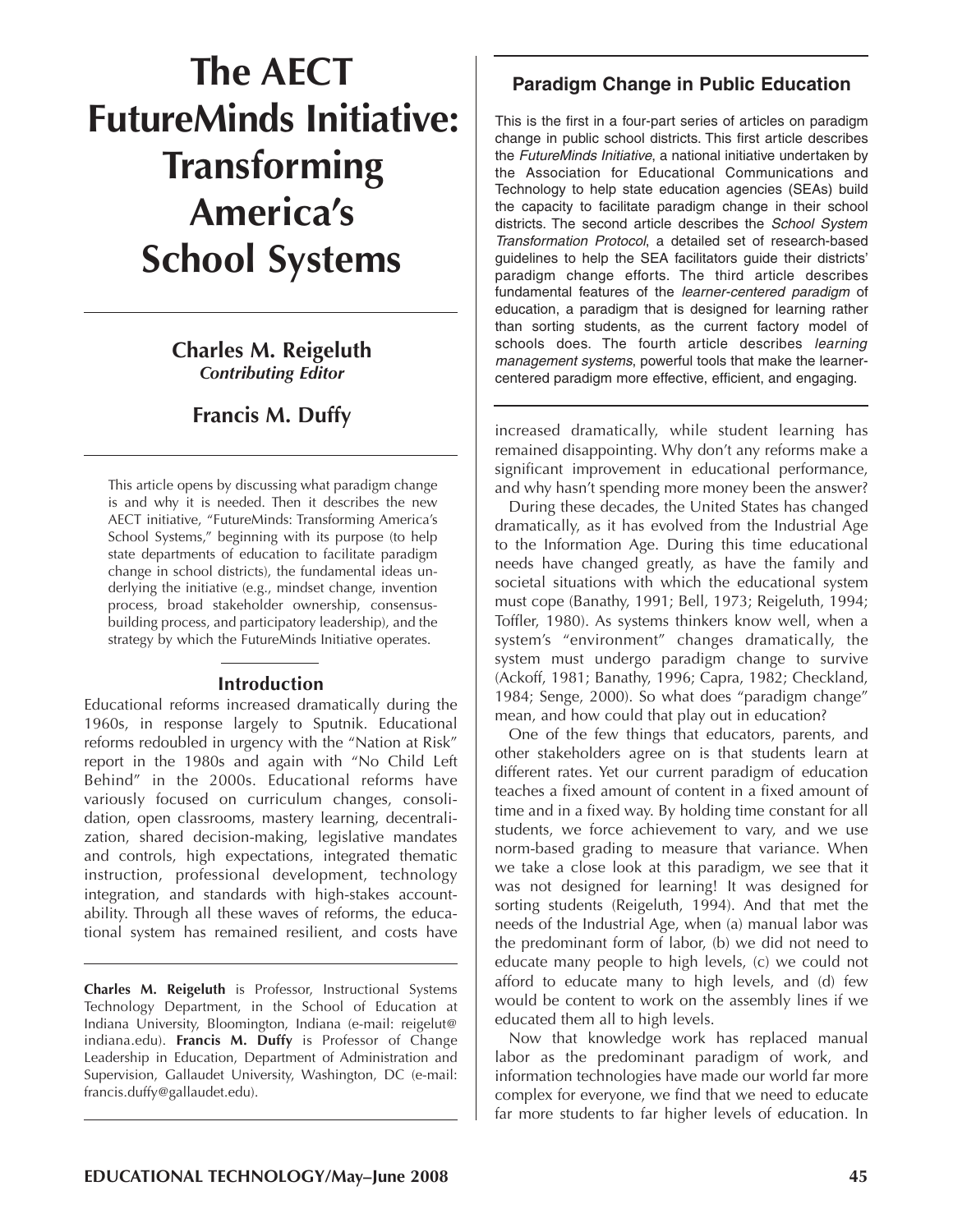short, we need a paradigm of education that is focused on learning rather than sorting. So, rather than holding time constant, which forces achievement to vary, we need a paradigm that holds achievement constant—at mastery of each standard—which means we must not force a student to move on before attaining the standard, and we must allow each student to move on to the next standard as soon as it is attained.

To have a paradigm that is learning-focused rather than sorting-focused, it must be attainment-based rather than time-based and customized rather than standardized ("one size fits all"). There must be fundamental changes in the rules, roles, and relationships that make up the current educational paradigm, and fundamental changes in the use of time, talent, and technology (Schlechty, 1990, 2005). For example, the learningfocused paradigm requires dramatic changes in the roles of teachers, students, administrators, parents, other community members, and even technology. Technology integration (integrating technology into what is already going on in classrooms) must be replaced by technology transformation (using technology to transform what goes on in classrooms) (Reigeluth & Joseph, 2002). Piecemeal reforms can never change the paradigm of education, and this is why they have continually failed to meet our educational needs in the Information Age.

Then, is paradigm change totally new? Actually, there has been one—and only one—time that the predominant paradigm of education changed in the U.S. During the Agrarian Age, the one-room schoolhouse was the predominant paradigm of education. During the Industrial Age, the current factory model of schools replaced it as the predominant paradigm, though of course some one-room schoolhouses remain in agrarian communities today. Now as the Industrial Age has given way to the Information Age in the U.S., we should expect to find that the industrial paradigm of education is inadequate to meet our new educational needs. We must transform, not reform, our public education systems (Banathy, 1991; Darling-Hammond, 1990; Duffy, 2003; Fullan, 1993; Reigeluth, 1994; Senge, 2000).

In fact, some educators have tried to change to the information-age paradigm of education. These efforts, like the Saturn School of Tomorrow in St. Paul, Minnesota (Bennett & King, 1991)—often called "model schools"—have usually overcome great odds to establish a learning-focused, attainment-based paradigm. But that paradigm was, of course, incompatible with the paradigm of its school district, which then exerted powerful forces to change it back. These failed school-based transformation efforts provide ample evidence that paradigm change requires changes on the district and even state level. This is far more complex and difficult than piecemeal reforms, but it offers the only effective way to dramatically improve educational performance—without increasing costs (Egol, 2003). The FutureMinds Initiative *(www.futureminds.us)*, sponsored by the Association for Educational Communications and Technology, was designed to meet these requirements.

### **Goals of the FutureMinds Initiative**

The purpose of the FutureMinds Initiative is to provide unequivocal and substantial national-level leadership to assist State Education Agencies (SEAs) in building the internal capacity to help Local Education Agencies (LEAs) create and sustain transformational change in their schools from a time-based, standardized paradigm to an attainment-based, customized paradigm that will provide significant improvement in meeting students' educational needs and the needs of their communities.

Specifically, FutureMinds will furnish professional direction, guidance, and follow-up support to help SEAs (1) recognize the need for paradigm change, (2) decide to promote paradigm change in its LEAs, (3) develop support from key power groups in the state for district-wide paradigm change, (4) devote significant funding to support the transformation process, (5) develop the internal capacity to help LEAs engage in such change, (6) initiate efforts to foster such change, (7) develop and implement mechanisms to improve and sustain those efforts, and (8) disseminate information about those efforts.

FutureMinds advances and disseminates knowledge about how to best help SEAs accomplish these goals.

#### **Fundamentals of the FutureMinds Initiative**

There are ten fundamental principals upon which the FutureMinds Initiative is based:

**1. Paradigm change.** The FutureMinds Initiative is founded on the understanding that there is a need to change the paradigm of public education—that the factory model of schools is obsolete. For the paradigm of public education to change, three paradigm changes must occur in parallel within the system (Duffy, 2002, 2003):

- *Paradigm shift 1:* The primary work processes teaching and learning—must be transformed to a paradigm that is customized to learners' individual needs and is focused on attainment of proficiencies (Reigeluth, 1994), and the supporting work processes must be transformed to best support the primary work processes. In addition, continuous improvement is needed as soon as the new paradigm is implemented. Duffy refers to this as *Path 1: transform the system's core and supporting work processes*.
- *Paradigm shift 2:* The school system's "social infrastructure" (e.g., organization culture, communication practices, job descriptions, reward systems, and so forth) must be transformed from a command-and-control organization design to a participatory organization design. Duffy refers to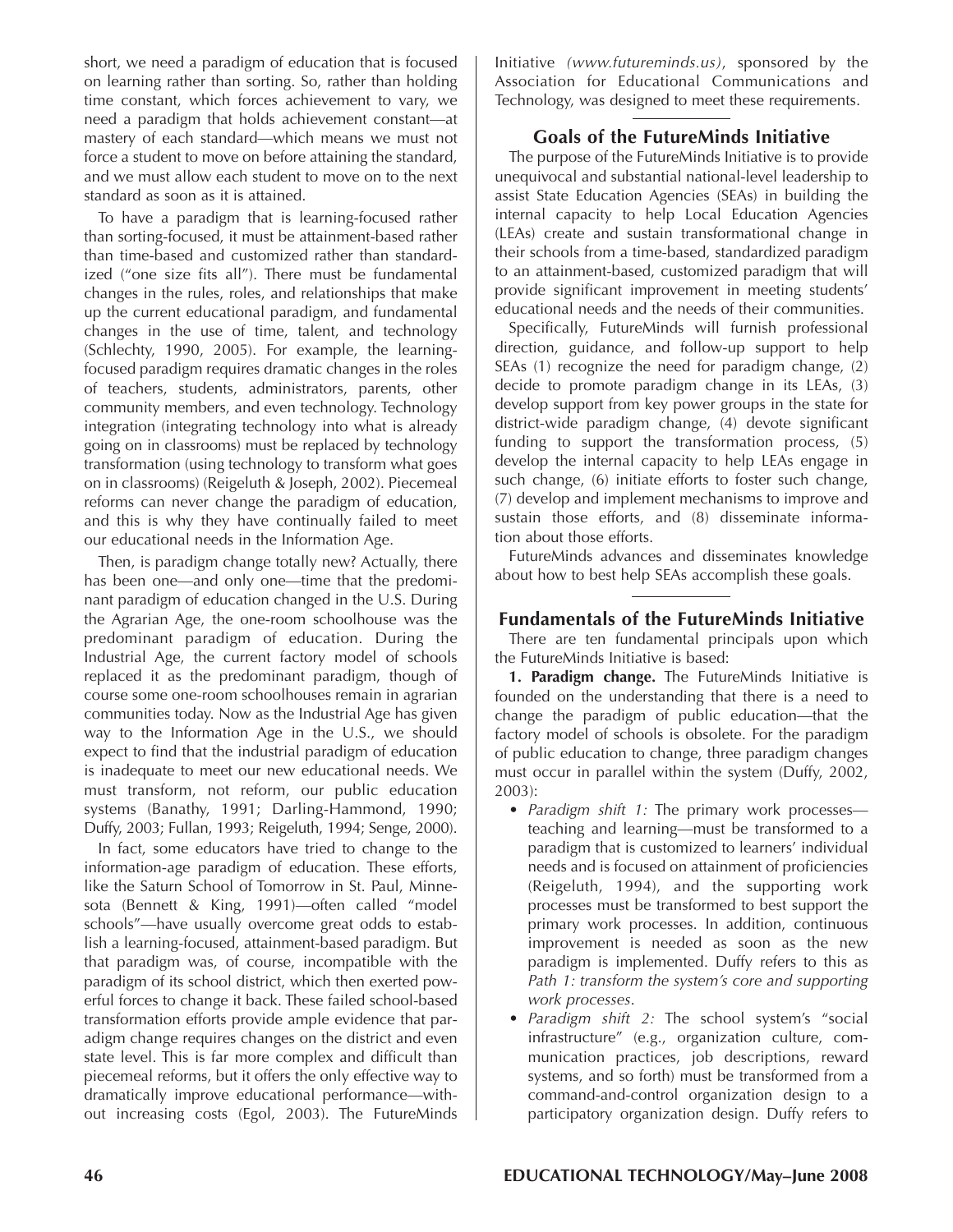this as *Path 2: transform the system's internal social infrastructure*.

• Paradigm shift 3: The relationship between the school system and its systemic environment must be transformed from an isolative and reactive stance by the school system to a collaborative and proactive stance. Duffy refers to this as *Path 3: transform the system's relationship with its external environment*.

These paradigm shifts require switching from a piecemeal approach for educational change to a systemic transformational approach.

**2. The district as the unit of change.** If paradigm change only happens in one part of a school district (e.g., one school), that part becomes incompatible with the rest of the system, which then exerts powerful forces to change it back. Therefore, paradigm change must view the whole school district as the unit of change.

**3. Mindset change.** A different paradigm of education requires an entirely different mental model or mindset about education by all those involved with the system (its stakeholders), or else they will resist the change and be unable to perform the new roles required by the new paradigm. Therefore, the paradigm change process must place top priority on helping all stakeholders to evolve their mindsets about education.

**4. Invention process.** The information-age paradigm of education is at the "Wright brothers" stage of development. Pieces of the new paradigm have been developed, but we still need to figure out how to put all the pieces together to work most effectively and efficiently. Furthermore, we expect aspects of the new paradigm to differ from one community to another. For both these reasons, it will not work to try to implement a "comprehensive school design" developed by outsiders of a community. Instead, the new paradigm must be invented or designed by the school district. Only after a variety of designs have proven effective will it be possible for the paradigm change process to become an adaptation process. Also, the invention process is a powerful tool for helping stakeholders to evolve their mindsets about education.

**5. Broad stakeholder ownership.** Because mindset change is so important to successful paradigm change, stakeholders must be involved in the paradigm change process, for it is only through participation that mindsets evolve. Furthermore, diverse perspectives enhance the creativity, and effectiveness of the invention process. But it is wise to go beyond involvement, to ownership of the change process, for that engenders true commitment and greatly reduces resistance to the new paradigm and enhances sustainability. Also, the broader the ownership, the better the results (though the more time it takes to design the new paradigm).

**6. Consensus-building process.** Stakeholders have different values about, and views of, what is important in education. Empowering stakeholders can generate discord and increase divisiveness unless a consensusbuilding process is used, along with a consensussustaining process.

**7. Participatory leadership.** Stakeholder ownership and the consensus-building style of decision making both require a different paradigm of leadership from the common supervisory or "command-and-control" paradigm. They require a paradigm that empowers all stakeholders to be leaders, supports them in their work, and provides professional development whenever needed.

**8. Experienced outside facilitator.** The journey of paradigm change is a treacherous one, and stakeholders typically have a long history of disagreements, factions, animosities, rivalries, and such. Therefore, it is essential to have a facilitator who is experienced in the systemic transformation process and has experience implementing the principles listed above. Furthermore, that facilitator must be someone viewed as neutral and impartial by all stakeholder groups. And that person must be available to facilitate all meetings in the school district until an internal capacity can be developed to assume increasing amounts of that role.

**9. Time-intensive process.** Mindset change takes time, and the more mindsets to be changed, the more time that is needed. This is because mindsets change primarily through exposure to new ideas and plentiful small-group discussion. Unless individuals' time can be bought or otherwise freed up, the transformation process will take many years and be less likely to succeed. This makes external funding crucial.

**10. Capacity building.** Empowerment of stakeholders requires building their capacity to lead the paradigm change process and to build participatory leadership skills. Such capacity includes Senge's (Senge, 1990) five disciplines of a learning organization (systems thinking, team building, personal mastery, vision, and mental models), as well as systems design, consensus-based decision making, continuous improvement, sustainability, and much more.

#### **Strategy for the FutureMinds Initiative**

We recognize that a school district must be the unit of change, not just an individual school. The history of educational reform is littered with useful school-level changes that were incompatible with the rest of the school district and consequently were gradually forced to revert back to the Industrial-Age paradigm. Transformation must occur on the district level and in all schools in the same feeder system\* (all elementary and

<sup>\*</sup>We recognize that some school systems are not organized using feeder systems. Also, we recognize that in some school districts the entire instructional program may be limited to the p–6, p–8, or 9–12 grades (e.g., in Connecticut they have school (cont.)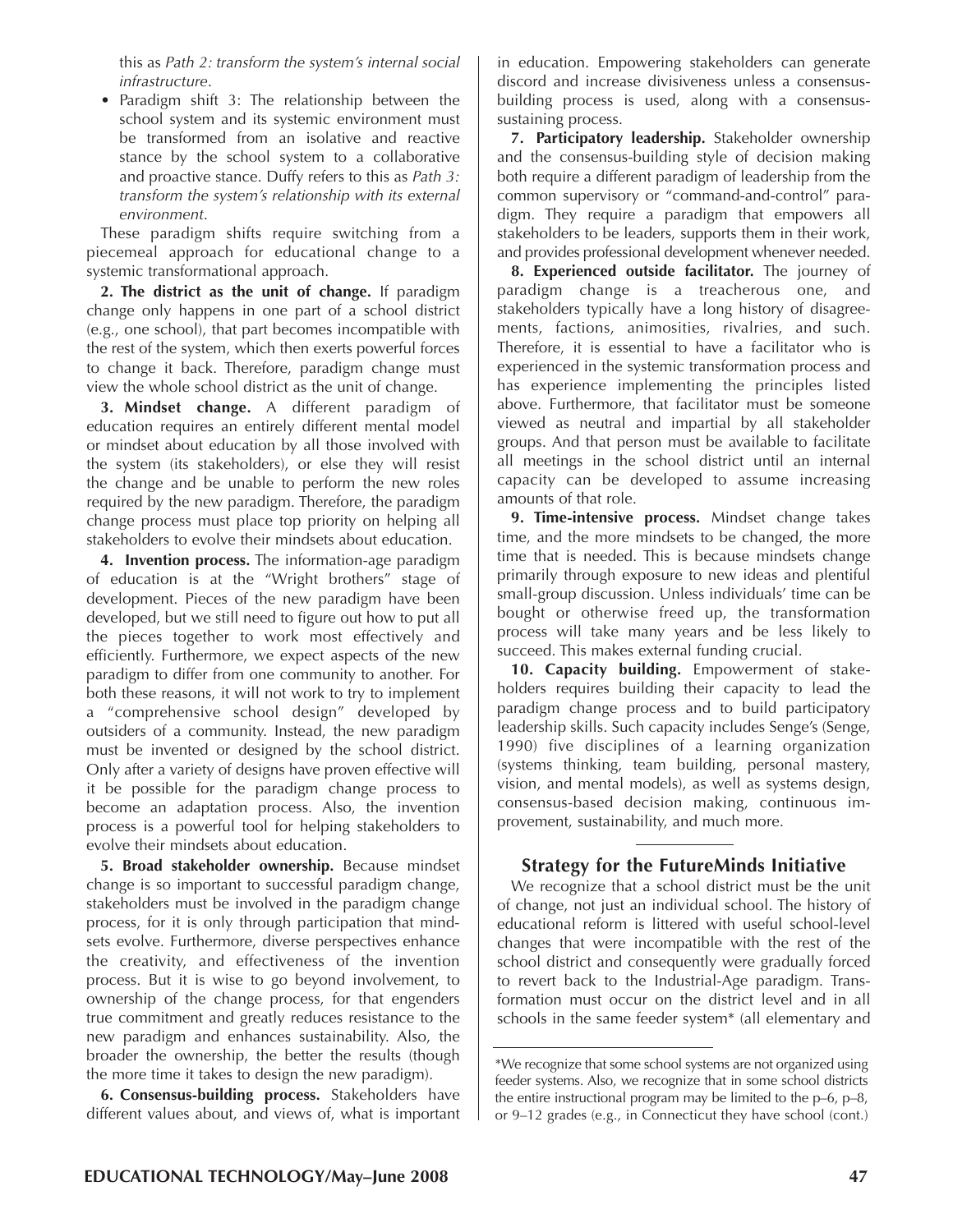middle schools that feed into a single high school) for paradigm change to endure.

We further recognize that school districts need support for paradigm change to be successful. They need both expertise and money. These resources can both be provided by SEAs. Therefore, the FutureMinds strategy is to work with two SEAs that are at a high level of readiness for paradigm change, to build their capacity to support school districts in paradigm change. FutureMinds experts will train and coach SEA personnel who work with the districts and will provide strategic guidance for the paradigm change process, along with the instructional designs and technologies that are adopted. The strategic guidance is based on the School System Transformation (SST) Protocol, which has been under development by Charles Reigeluth and Francis Duffy for over 10 years and is being extensively field tested and improved in the Indianapolis Metropolitan School District of Decatur Township. We will also help the SEAs and school districts approach foundations for additional support as each project matures.

To accomplish this strategy, the following actions are envisioned:

- 1. Select two states (initially) that are at a high level of readiness for paradigm change.
- 2. Visit each state to build ownership in the initiative among all key leaders at the state level related to education.
- a. Reach consensus with the SEA, governor's office, state board of education, state teachers' association, and other key state leaders on the goals of the project.
- 3. Reach consensus with each SEA on: a. organizational changes to be made in the SEA for its unit to support district-wide paradigm change;
	- b. initial expectations for the number of school districts to participate in each of the first five years of the project;
	- c. the number, role, and qualifications of SEA employees to be devoted to the project in the first budget cycle, plus expectations for subsequent years;
	- d. the activities to be done by the SEA and by AECT FutureMinds experts (including training of SEA employees to be district paradigm change facilitators, selection of school districts, and facilitation of the district-level transformation process), including timelines, for the first budget cycle, plus expectations for subsequent years;
- e. other state organizations that will be involved in the project (such as the state teachers associations, state administrators and school boards associations, state legislature, state chamber of commerce or business roundtable, accreditation agency, and so forth), along with their specific roles, including foundations that might supplement SEA funds to support school district transformation activities;
- f. the SEA budget to support each school district during the first budget cycle, plus expectations for subsequent years;
- g. the number, roles, and FTEs of AECT FutureMinds experts to be devoted to the project during the first budget cycle, plus expectations for subsequent years; and
- h. the budget for AECT FutureMinds' involvement in the project during the first budget cycle, plus expectations for subsequent years.
- 4. Carry out the project.
	- a. Agreed-on organizational changes will be made to each SEA, with appropriate budget allocation to each state's FutureMinds Initiative.
	- b. The agreed-on number of SEA employees and/or new hires will be trained at the AECT international headquarters.
	- c. The SEA facilitators will select and begin working with the agreed-on number of school districts that are at the highest levels of readiness, using the SST Protocol with coaching from the AECT FutureMinds experts.

### **Conclusion**

It has been well demonstrated that piecemeal reforms are not effective in meeting the educational challenges we face today in the Information Age. There is clear need for transformation to an information-age paradigm of education that is focused on learning by offering education that is attainment-based rather than time-based, and customized rather than standardized. This requires fundamentally different roles for students, teachers, administrators, parents, and other community members. It also requires a much more central role for educational technology. Such a fundamental paradigm change requires a very different approach to educational change—one founded in the district as the unit of change, mindset change, invention, broad stakeholder ownership, consensus building, participatory leadership, experienced outside facilitation, time for participation, and capacity building.

Based on these fundamental principles, the FutureMinds process entails experts training and coaching SEA personnel to facilitate district-wide paradigm change efforts using the SST protocol, which has a long history of development, improvement, and validation in the Indianapolis Metropolitan School

<sup>\*</sup> (cont.) districts that are for the elementary grades only and in California they have high school districts). In such districts, change leaders would create clusters of schools, and each cluster would contain the entire instructional program for that district.